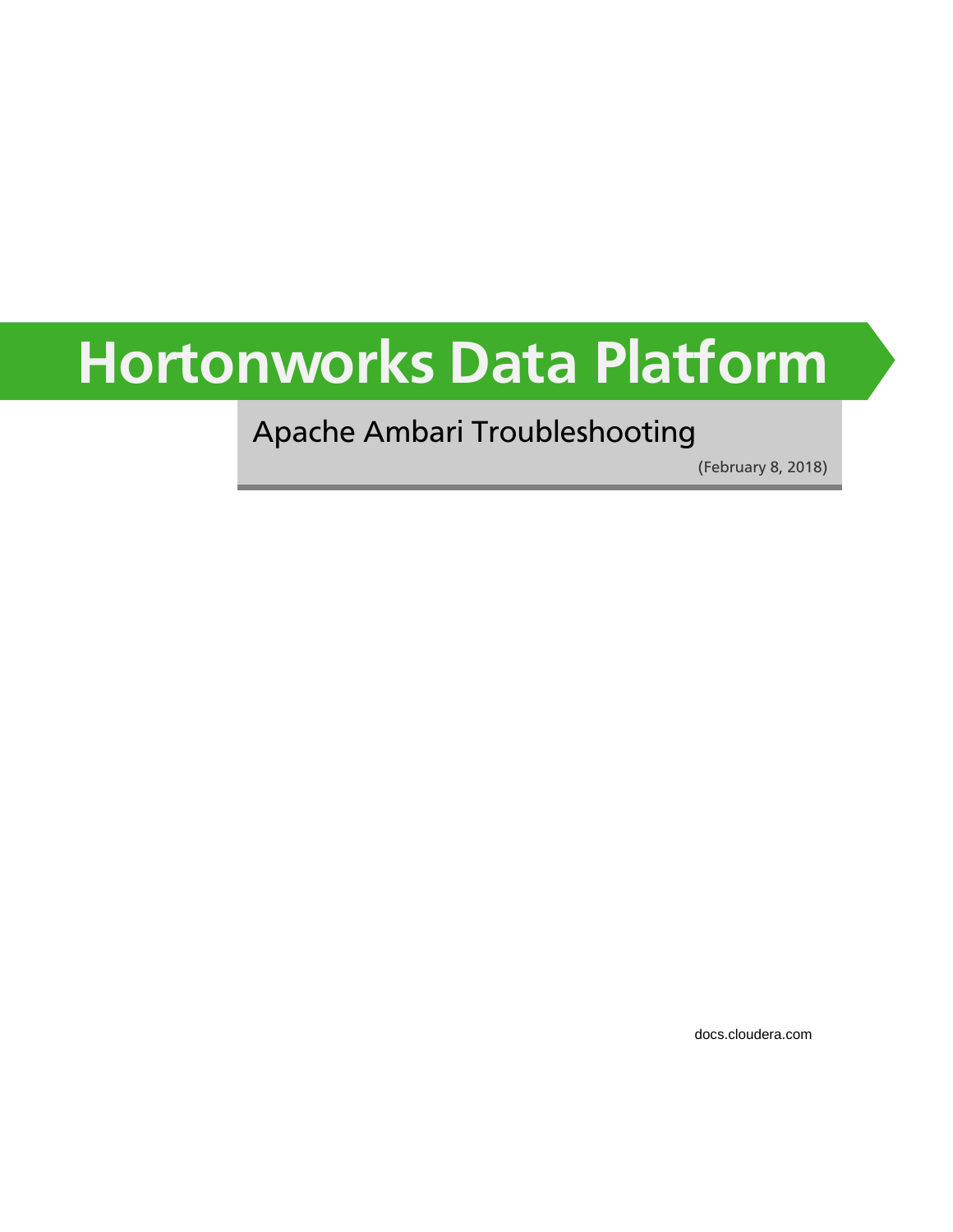#### **Hortonworks Data Platform: Apache Ambari Troubleshooting**

Copyright © 2012-2018 Hortonworks, Inc. All rights reserved.

The Hortonworks Data Platform, powered by Apache Hadoop, is a massively scalable and 100% open source platform for storing, processing and analyzing large volumes of data. It is designed to deal with data from many sources and formats in a very quick, easy and cost-effective manner. The Hortonworks Data Platform consists of the essential set of Apache Hadoop projects including MapReduce, Hadoop Distributed File System (HDFS), HCatalog, Pig, Hive, HBase, ZooKeeper and Ambari. Hortonworks is the major contributor of code and patches to many of these projects. These projects have been integrated and tested as part of the Hortonworks Data Platform release process and installation and configuration tools have also been included.

Unlike other providers of platforms built using Apache Hadoop, Hortonworks contributes 100% of our code back to the Apache Software Foundation. The Hortonworks Data Platform is Apache-licensed and completely open source. We sell only expert technical support, [training](https://hortonworks.com/training/) and partner-enablement services. All of our technology is, and will remain free and open source. Please visit the [Hortonworks Data Platform](https://hortonworks.com/products/hdp/) page for more information on Hortonworks technology. For more information on Hortonworks services, please visit either the [Support](https://hortonworks.com/support) or [Training](https://hortonworks.com/training/) page. Feel free to [Contact Us](https://hortonworks.com/about-us/contact-us/) directly to discuss your specific needs.

Licensed under the Apache License, Version 2.0 (the "License"); you may not use this file except in compliance with the License. You may obtain a copy of the License at

#### <http://www.apache.org/licenses/LICENSE-2.0>

Unless required by applicable law or agreed to in writing, software distributed under the License is distributed on an "AS IS" BASIS, WITHOUT WARRANTIES OR CONDITIONS OF ANY KIND, either express or implied. See the License for the specific language governing permissions and limitations under the License.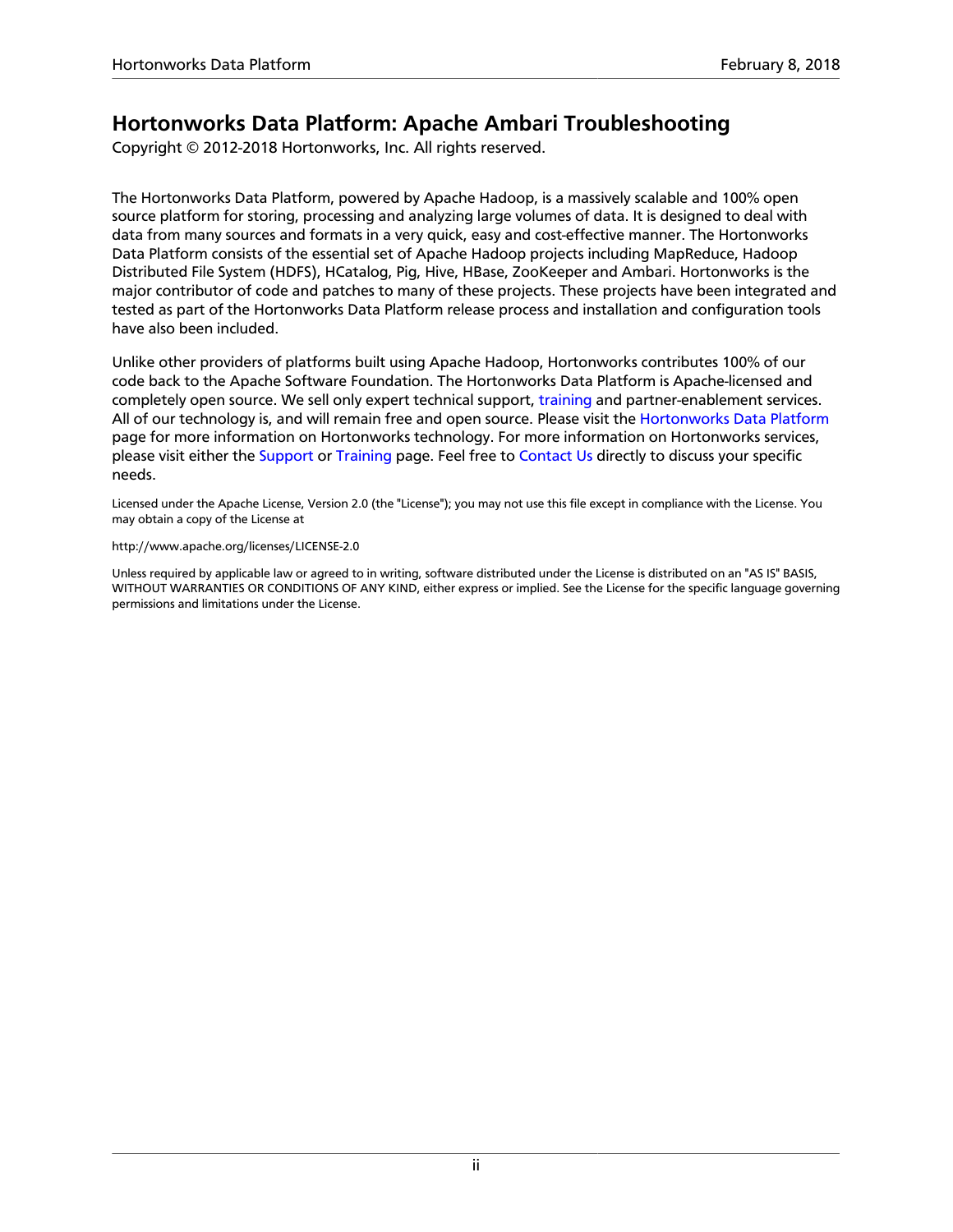# **Table of Contents**

| 1.2.1. Problem: Browser crashed before Install Wizard completes  2            |  |
|-------------------------------------------------------------------------------|--|
| 1.2.2. Problem: Install Wizard reports that the cluster install has failed  2 |  |
| 1.2.3. Problem: Ambari Agents May Fail to Register with Ambari Server.  3     |  |
| 1.2.4. Problem: The "yum install ambari-server" Command Fails  4              |  |
|                                                                               |  |
|                                                                               |  |
| 1.2.7. Problem: Ambari Agents fail to register during the Confirm Host        |  |
|                                                                               |  |
|                                                                               |  |
| 1.3.1. Problem: Trouble Starting Ambari on System Reboot  5                   |  |
| 1.3.2. Problem: Metrics and Host information display incorrectly in Ambari    |  |
|                                                                               |  |
| 1.3.3. Problem: On SUSE 11 Ambari Agent crashes within the first 24           |  |
|                                                                               |  |
| 1.3.4. Problem: Attempting to Start HBase REST server causes either REST      |  |
|                                                                               |  |
| 1.3.5. Problem: Multiple Ambari Agent processes are running, causing re-      |  |
|                                                                               |  |
| 1.3.6. Problem: Ambari stops MySQL database during deployment, causing        |  |
|                                                                               |  |
|                                                                               |  |
|                                                                               |  |
| 1.3.8. Problem: Host registration fails during Agent bootstrap on SLES due    |  |
|                                                                               |  |
| 1.3.9. Problem: Host Check Fails if Transparent Huge Pages (THP) is not       |  |
|                                                                               |  |
| 1.3.10. Problem: DataNode Fails to Install on RHEL/CentOS 7  8                |  |
| 1.3.11. Problem: When running Ambari Server as non-root, kadmin couldn't      |  |
|                                                                               |  |
| 1.3.12. Problem: Adding client-only services does not automatically install   |  |
|                                                                               |  |
| 1.3.13. Problem: Automatic Agent Registration with SSH fails for a non-root   |  |
|                                                                               |  |
| 1.3.14. Problem: Ambari Server will not start with "DB configs consistency    |  |
|                                                                               |  |
| 1.3.15. Problem: The Ambari Metrics Monitor fails to install on SLES 11.  10  |  |
|                                                                               |  |
| 1.4.1. Problem: Versions tab does not show in Ambari Web.  11                 |  |
| 1.4.2. Problem: YARN Service Checks Fail and ResourceManager fails to         |  |
|                                                                               |  |
| 1.4.3. Problem: After HDP 2.2 -> 2.3 Manual Upgrade, Ambari alerts service    |  |
|                                                                               |  |
|                                                                               |  |
| 1.4.4. Problem: Ranger Admin UI does not function after upgrading HDP         |  |
|                                                                               |  |
| 1.4.5. Problem: Rolling or Express Upgrade fails while stopping HBase         |  |
|                                                                               |  |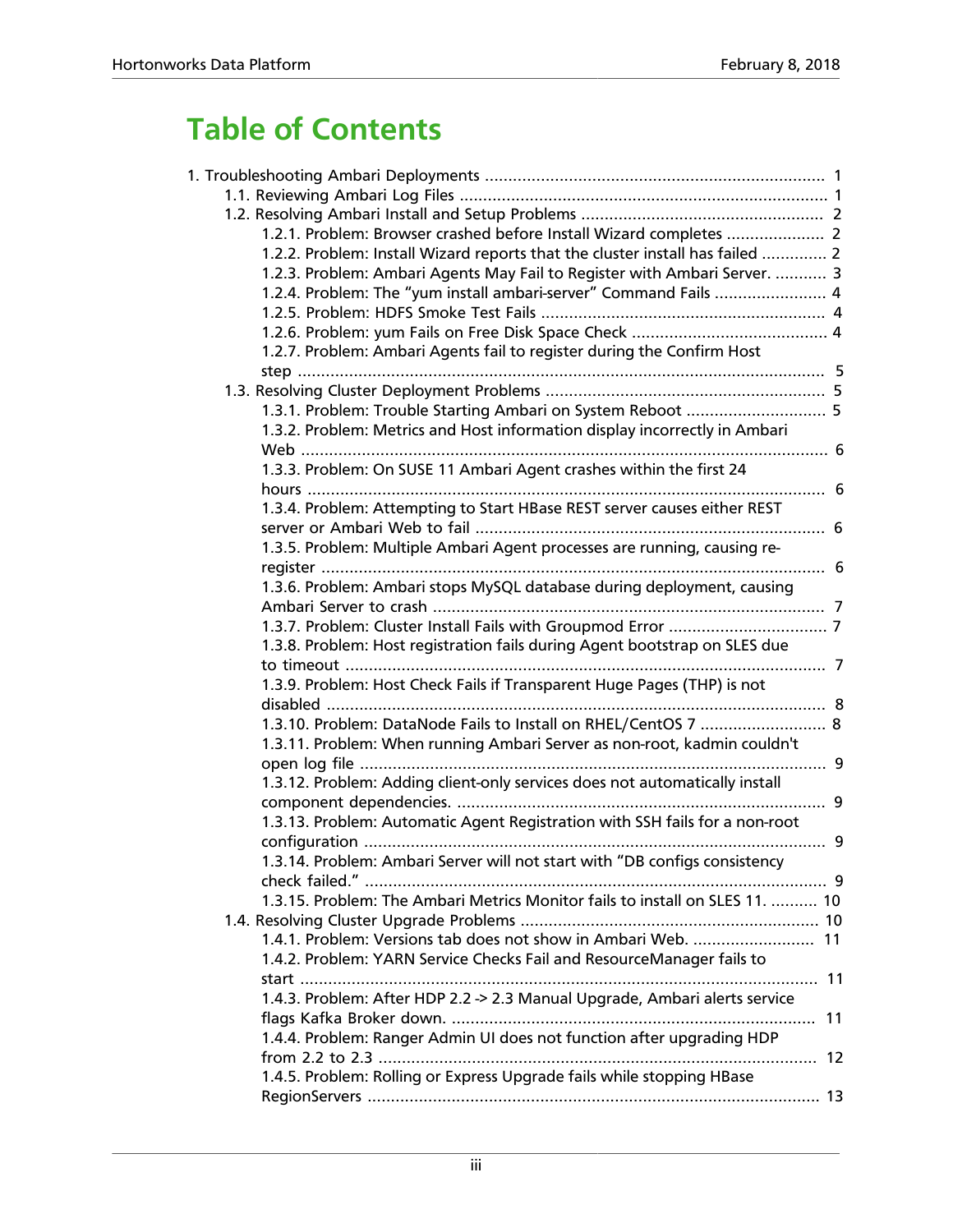|                                                                            | 13 |
|----------------------------------------------------------------------------|----|
| 1.5.1. Problem: When installing HDP 2.3.0 or 2.3.2, YARN ATS fails to      |    |
|                                                                            |    |
| 1.5.2. Problem: After upgrading to Ambari 2.2, you receive File Does Not   |    |
|                                                                            |    |
| 1.5.3. During Enable Kerberos, the Check Kerberos operation fails.  14     |    |
| 1.5.4. Problem: Hive developers may encounter an exception error message   |    |
|                                                                            | 14 |
| 1.5.5. Problem: API calls for PUT, POST, DELETE respond with a "400 - Bad  |    |
|                                                                            |    |
| 1.5.6. Problem: Ambari is checking disk full on non-local disks; causing a |    |
|                                                                            |    |
| 1.5.7. Problem: Ambari Web shows Storm summary values as N/A in a          |    |
|                                                                            | 15 |
| 1.5.8. Problem: kadmin running Ambari Server as non-root, cannot open      |    |
|                                                                            | 16 |
| 1.5.9. Problem: After changing NameNode RPC port, Ambari shows both        |    |
|                                                                            | 16 |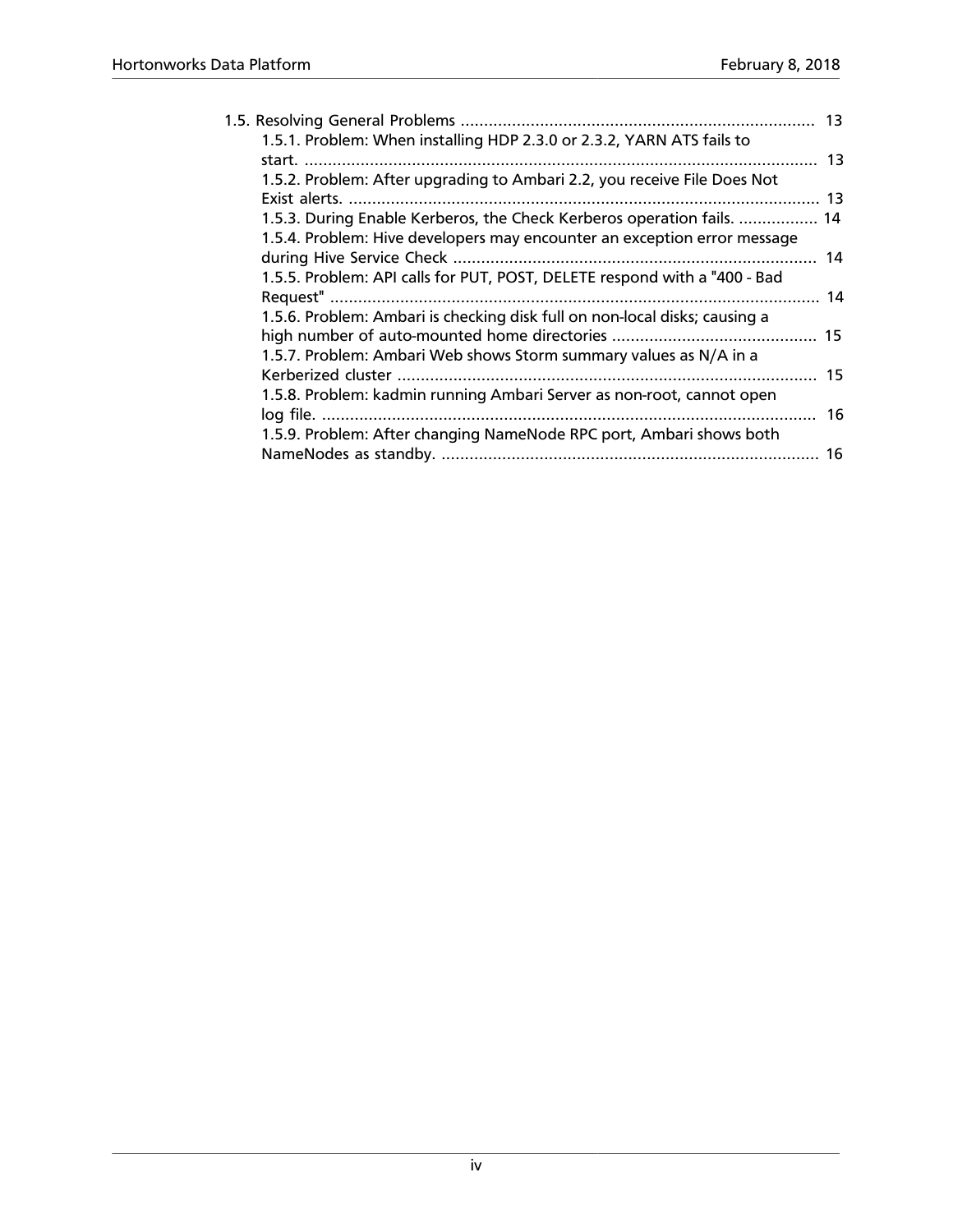# <span id="page-4-0"></span>**1. Troubleshooting Ambari Deployments**

The first step in troubleshooting any problem in an Ambari-deploying Hadoop cluster is [Reviewing the Ambari Log Files](#page-4-1).

Find a recommended solution to a troubleshooting problem in one of the following sections:

- [Resolving Ambari Install and Setup Problems \[2\]](#page-5-0)
- [Resolving Cluster Deployment Problems \[5\]](#page-8-1)
- [Resolving Cluster Upgrade Problems \[10\]](#page-13-1)
- [Resolving General Problems \[13\]](#page-16-1)

# <span id="page-4-1"></span>**1.1. Reviewing Ambari Log Files**

Find files that log activity on an Ambari host in the following locations:

• Ambari Server logs on the Ambari Server host:

/var/log/ambari-server/ambari-server.log

• Ambari Agent logs on any host with an Ambari Agent:

/var/log/ambari-agent/ambari-agent.log

• Ambari Agent task logs on any host with an Ambari Agent:

```
/var/lib/ambari-agent/data/
```
This location contains logs for all tasks executed on an Ambari Agent host. Each log name includes:

- command-N.json the command file corresponding to a specific task.
- output-N.txt the output from the command execution.
- errors-N.txt error messages.



#### **Note**

You can configure the logging level for ambari-server. log by modifying /etc/ambari-server/conf/log4j.properties on the Ambari Server host. For the Ambari Agents, you can set the loglevel in /etc/ambariagent/conf/ambari-agent.ini on each host running an Ambari Agent. In general, you should also consider setting log-rotate policies for your systems. Refer to your operating system documentation and [http://linuxconfig.org/](http://linuxconfig.org/logrotate-8-manual-page) [logrotate-8-manual-page](http://linuxconfig.org/logrotate-8-manual-page) for more information on setting up log-rotate in your environment.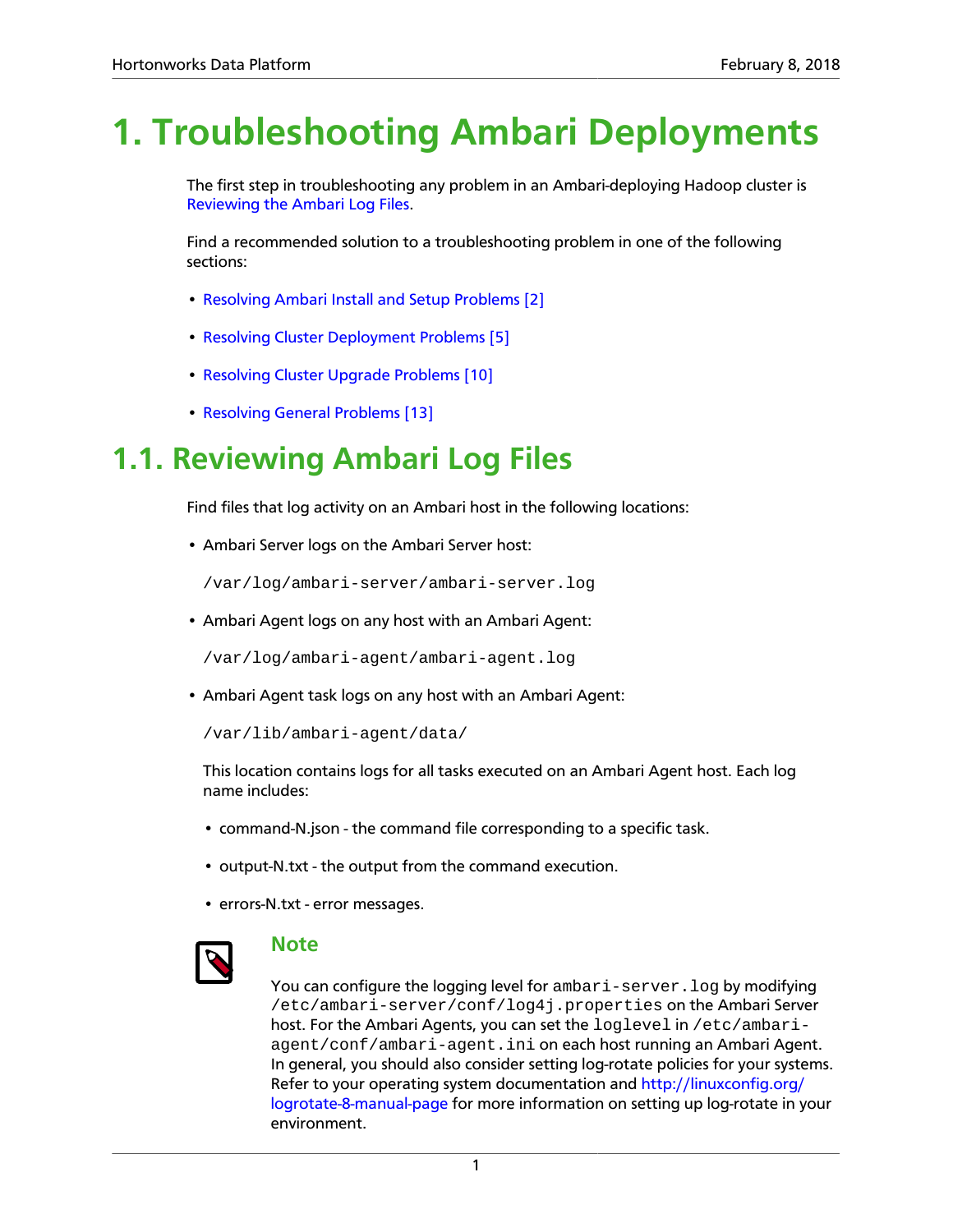

#### **Note**

These are the default Log locations. Refer to [Customizing Ambari Log + PID](https://docs.hortonworks.com/HDPDocuments/Ambari-2.6.1.3/bk_ambari-administration/content/ch_amb_ref_customizing_ambari_log_pid_dirs.html) [Directories](https://docs.hortonworks.com/HDPDocuments/Ambari-2.6.1.3/bk_ambari-administration/content/ch_amb_ref_customizing_ambari_log_pid_dirs.html) for information on how to customize these locations.

# <span id="page-5-0"></span>**1.2. Resolving Ambari Install and Setup Problems**

Try the recommended solution for each of the following problems.

# <span id="page-5-1"></span>**1.2.1. Problem: Browser crashed before Install Wizard completes**

Your browser crashes or you accidentally close your browser before the Install Wizard completes.

#### **1.2.1.1. Solution**

The response to a browser closure depends on where you are in the process:

• The browser closes before you press the **Deploy** button.

Re-launch the same browser and continue the install process. Using a different browser forces you to re-start the entire process.

• The browser closes after you press **Deploy,** while or after the **Install, Start, and Test** screen opens.

Re-launch the same browser and continue the process, or log in again, using a different browser. When the **Install, Start, and Test** displays, proceed.

# <span id="page-5-2"></span>**1.2.2. Problem: Install Wizard reports that the cluster install has failed**

The Install, Start, and Test screen reports that the cluster install has failed.

#### **1.2.2.1. Solution**

The response to a report of install failure depends on the cause of the failure:

• The failure is due to intermittent network connection errors during software package installs.

Use the **Retry** button on the **Install, Start, and Test** screen.

- The failure is due to misconfiguration or other setup errors.
	- 1. Use the left navigation bar to go back to the appropriate screen. For example, **Customize Services**.
	- 2. Make your changes.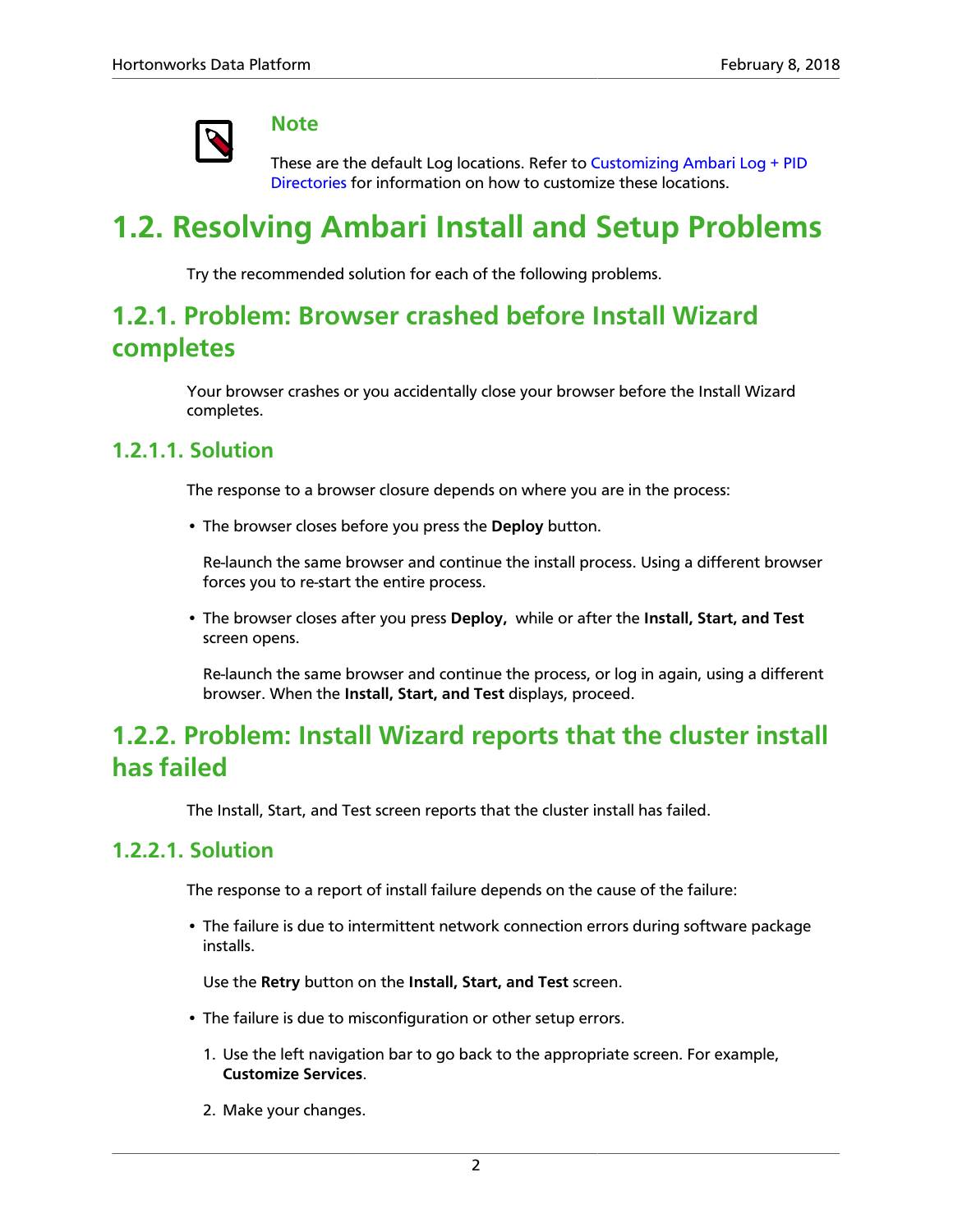- 3. Continue in the normal way.
- The failure occurs during the start/test sequence.
	- 1. Click **Next** and **Complete,** then proceed to the **Monitoring Dashboard**.
	- 2. Use the **Services View** to make your changes.
	- 3. Re-start the service using **Service Actions**.
- The failure is due to something else.
	- 1. Open an SSH connection to the Ambari Server host.
	- 2. Clear the database. At the command line, type:

ambari-server reset

- 3. Clear your browser cache.
- 4. Re-run the Install Wizard.

# <span id="page-6-0"></span>**1.2.3. Problem: Ambari Agents May Fail to Register with Ambari Server.**

When deploying HDP using Ambari 1.4.x or later on RHEL CentOS 6.5, click the "Failed" link on the Confirm Hosts page in the Cluster Install wizard to display the Agent logs. The following log entry indicates the SSL connection between the Agent and Server failed during registration:

```
 INFO 2014-04-02 04:25:22,669 NetUtil.py:55 - Failed to connect to
 https://{ambari-server}:8440/cert/ca due to [Errno 1] _ssl.c:492:
 error:100AE081:elliptic curve routines:EC_GROUP_new_by_curve_name:unknown
 group
```
For more detailed information about this OpenSSL issue, see [https://bugzilla.redhat.com/](https://bugzilla.redhat.com/show_bug.cgi?id=1025598) [show\\_bug.cgi?id=1025598](https://bugzilla.redhat.com/show_bug.cgi?id=1025598)

#### **1.2.3.1. Solution:**

In certain recent Linux distributions, such as RHEL/Centos/Oracle Linux 6.x, the default value of nproc is lower than the value required to deploy the HBase service successfully. If you are deploying HBase, change the value of nproc:

1. Check the OpenSSL library version installed on your host(s):

rpm -qa | grep openssl

2. If the output reads

openssl-1.0.1e-15.x86\_64 (1.0.1 build 15),

you must upgrade the OpenSSL library. To upgrade the OpenSSL library, run the following command: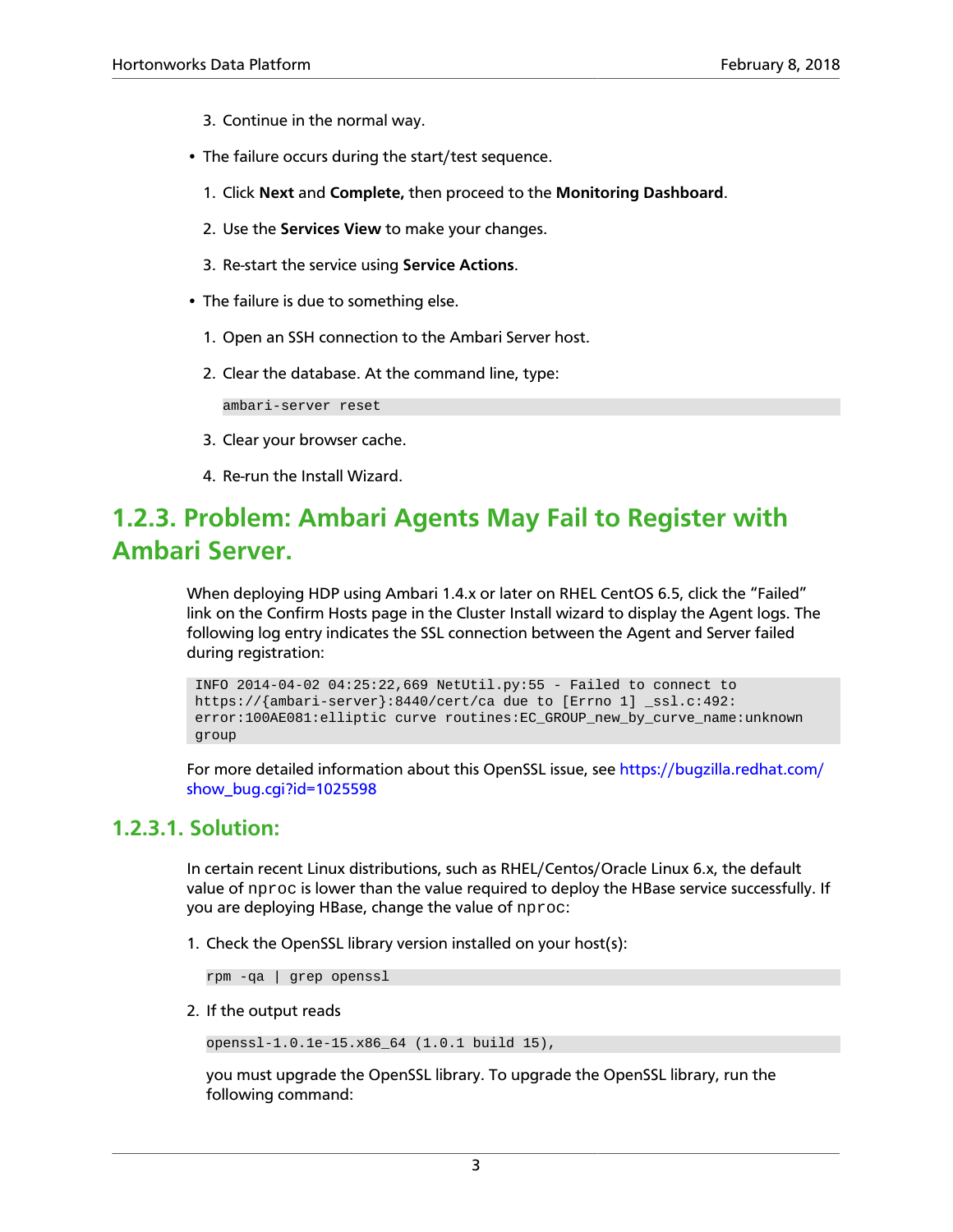yum upgrade openssl

3. Verify you have the newer version of OpenSSL (1.0.1 build 16):

rpm -qa | grep openssl

4. Restart Ambari Agent(s) and click **Retry -> Failed** in the wizard user interface.

# <span id="page-7-0"></span>**1.2.4. Problem: The "yum install ambari-server" Command Fails**

You are unable to get the initial install command to run.

#### **1.2.4.1. Solution:**

You may have incompatible versions of some software components in your environment. See Meet Minimum System Requirements in Installing HDP Using Ambari for more information, then make any necessary changes.

### <span id="page-7-1"></span>**1.2.5. Problem: HDFS Smoke Test Fails**

If your DataNodes are incorrectly configured, the smoke tests fail and you get this error message in the DataNode logs:

```
 DisallowedDataNodeException org.apache.hadoop.hdfs.server.protocol.
 DisallowedDatanodeException
```
#### **1.2.5.1. Solution:**

- 1. Make sure that reverse DNS look-up is properly configured for all nodes in your cluster.
- 2. Make sure you have the correct FQDNs when specifying the hosts for your cluster. Do not use IP addresses - they are not supported.
- 3. Restart the installation process.

#### <span id="page-7-2"></span>**1.2.6. Problem: yum Fails on Free Disk Space Check**

If you boot your Hadoop DataNodes with/as a ramdisk, you must disable the free space check for yum before doing the install. If you do not disable the free space check, yum will fail with the following error:

```
 Fail: Execution of '/usr/bin/yum -d 0 -e 0 -y install unzip'returned 1.
 Error Downloading Packages: unzip-6.0-1.el6.x86_64: Insufficient space in
 download directory /var/cache/yum/x86_64/6/base/packages * free 0 * needed
 149k
```
#### **1.2.6.1. Solution:**

To disable free space check, update the DataNode image with a directive in  $/etc/$ yum.conf:

diskspacecheck=0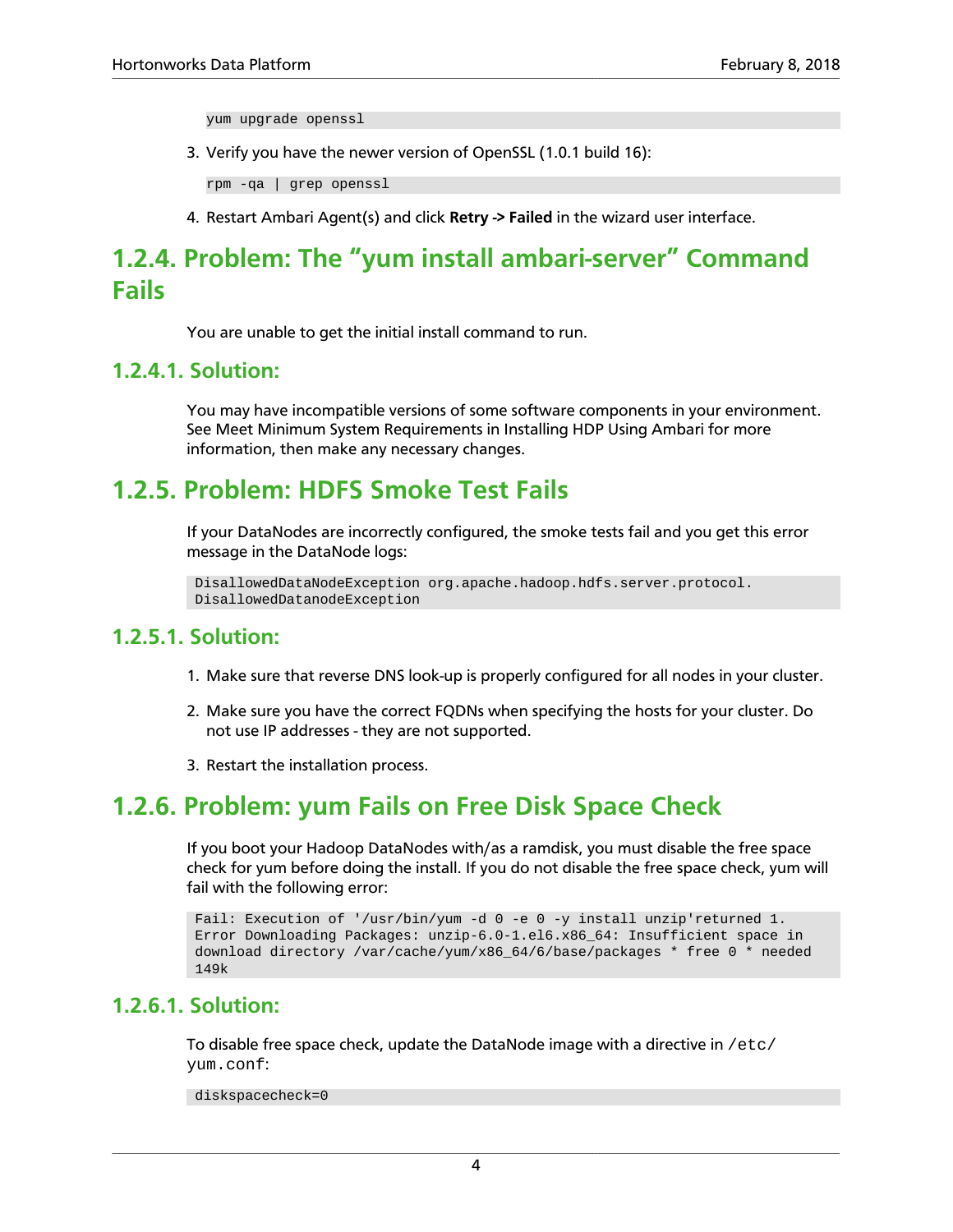# <span id="page-8-0"></span>**1.2.7. Problem: Ambari Agents fail to register during the Confirm Host step**

Ambari Agents fail to register during the Confirm Host step of deploying a new cluster when OpenJDK 1.7.0 is being used by the Ambari Server

#### **1.2.7.1. Solution: Disable all cipher suites that use ECC on the Ambari Server.**

OpenJDK 1.7 has compatibility issues with SSL/TLS cipher suites that use Elliptical Curve Cryptography (ECC). Because of these compatibility issues, all cipher suites that use ECC need to be disabled on the Ambari Server. To do so, edit the /etc/ambari-server/conf/ ambari.properties file and add the following line to the end of the file:

```
security.server.disabled.ciphers=
TLS_ECDHE_ECDSA_WITH_AES_256_CBC_SHA384|TLS_ECDHE_RSA_WITH_AES_256_CBC_SHA384|
TLS_ECDH_ECDSA_WITH_AES_256_CBC_SHA384|TLS_ECDH_RSA_WITH_AES_256_CBC_SHA384|
TLS_ECDHE_ECDSA_WITH_AES_256_CBC_SHA|TLS_ECDHE_RSA_WITH_AES_256_CBC_SHA|
TLS_ECDH_ECDSA_WITH_AES_256_CBC_SHA|TLS_ECDH_RSA_WITH_AES_256_CBC_SHA|
TLS_ECDHE_ECDSA_WITH_AES_128_CBC_SHA256|TLS_ECDHE_RSA_WITH_AES_128_CBC_SHA256|
TLS_ECDH_ECDSA_WITH_AES_128_CBC_SHA256|TLS_ECDH_RSA_WITH_AES_128_CBC_SHA256|
TLS_ECDHE_ECDSA_WITH_AES_128_CBC_SHA|TLS_ECDHE_RSA_WITH_AES_128_CBC_SHA|
TLS_ECDH_ECDSA_WITH_AES_128_CBC_SHA|TLS_ECDH_RSA_WITH_AES_128_CBC_SHA|
TLS_ECDHE_ECDSA_WITH_3DES_EDE_CBC_SHA|TLS_ECDHE_RSA_WITH_3DES_EDE_CBC_SHA|
TLS_ECDH_ECDSA_WITH_3DES_EDE_CBC_SHA|TLS_ECDH_RSA_WITH_3DES_EDE_CBC_SHA|
TLS_ECDH_anon_WITH_AES_256_CBC_SHA|TLS_ECDH_anon_WITH_AES_128_CBC_SHA|
TLS_ECDH_anon_WITH_3DES_EDE_CBC_SHA|TLS_ECDHE_ECDSA_WITH_NULL_SHA|
TLS_ECDHE_RSA_WITH_NULL_SHA|TLS_ECDH_ECDSA_WITH_NULL_SHA|
TLS_ECDH_RSA_WITH_NULL_SHA|TLS_ECDH_anon_WITH_NULL_SHA
```
Once this has been done, restart the Ambari Server using ambari-server restart and retry registering Agents.

# <span id="page-8-1"></span>**1.3. Resolving Cluster Deployment Problems**

Try the recommended solution for each of the following problems.

# <span id="page-8-2"></span>**1.3.1. Problem: Trouble Starting Ambari on System Reboot**

If you reboot your cluster, you must restart the Ambari Server and all the Ambari Agents manually.

#### **1.3.1.1. Solution:**

Log in to each machine in your cluster separately:

1. On the Ambari Server host machine:

ambari-server start

2. On each host in your cluster:

ambari-agent start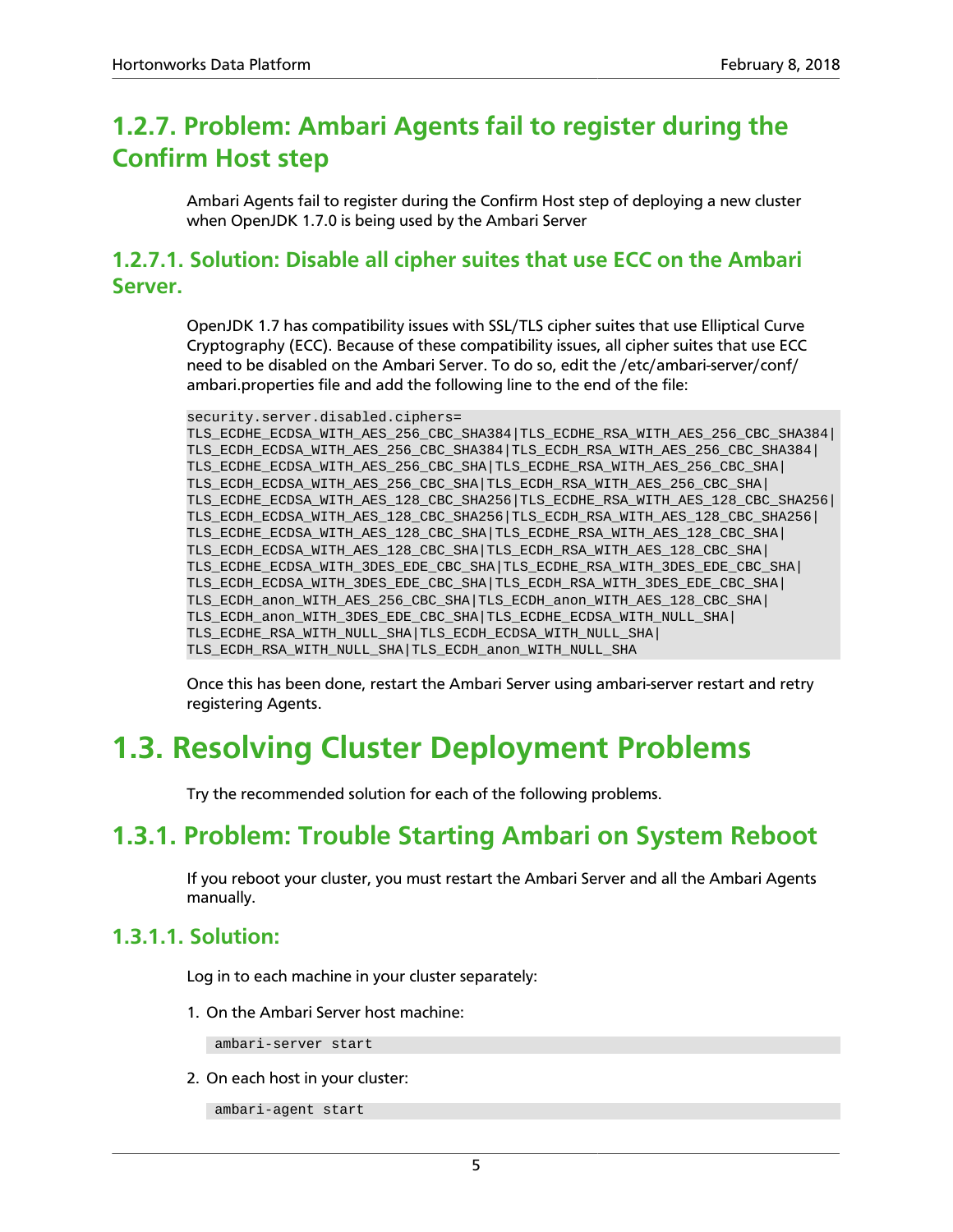# <span id="page-9-0"></span>**1.3.2. Problem: Metrics and Host information display incorrectly in Ambari Web**

Charts appear incorrectly or not at all despite Host health status is displayed incorrectly.

#### **1.3.2.1. Solution:**

All the hosts in your cluster and the machine from which you browse to Ambari Web must be in sync with each other. The easiest way to assure this is to enable NTP.

### <span id="page-9-1"></span>**1.3.3. Problem: On SUSE 11 Ambari Agent crashes within the first 24 hours**

SUSE 11 ships with Python version 2.6.0-8.12.2 which contains a known defect that causes this crash.

#### **1.3.3.1. Solution:**

Upgrade to Python version 2.6.8-0.15.1.

### <span id="page-9-2"></span>**1.3.4. Problem: Attempting to Start HBase REST server causes either REST server or Ambari Web to fail**

As an option you can start the HBase REST server manually after the install process is complete. It can be started on any host that has the HBase Master or the Region Server installed. If you install the REST server on the same host as the Ambari server, the http ports will conflict.

#### **1.3.4.1. Solution**

In starting the REST server, use the  $-p$  option to set a custom port. Use the following command to start the REST server.

/usr/lib/hbase/bin/hbase-daemon.sh start rest -p <custom\_port\_number>

# <span id="page-9-3"></span>**1.3.5. Problem: Multiple Ambari Agent processes are running, causing re-register**

On a cluster host

ps aux | grep ambari-agent

shows more than one agent process running. This causes Ambari Server to get incorrect ids from the host and forces Agent to restart and re-register.

#### **1.3.5.1. Solution**

On the affected host, kill the processes and restart.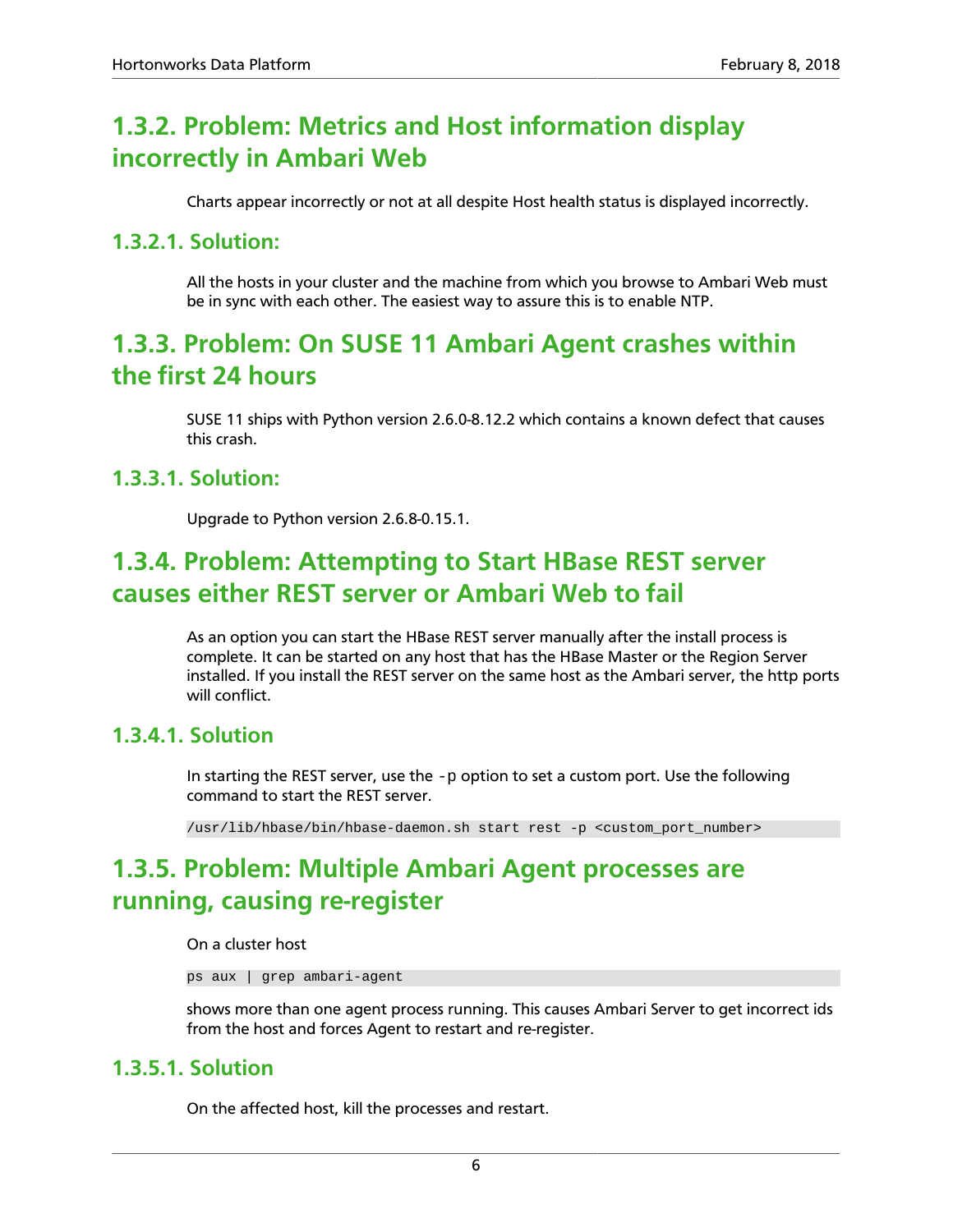- 1. Kill the Agent processes and remove the Agent PID files found here:  $/\mathrm{var}/\mathrm{run}/$ ambari-agent/ambari-agent.pid.
- 2. Restart the Agent process:

ambari-agent start

# <span id="page-10-0"></span>**1.3.6. Problem: Ambari stops MySQL database during deployment, causing Ambari Server to crash**

The Hive Service uses MySQL Server by default. If you choose MySQL server as the database on the Ambari Server host as the managed server for Hive, Ambari stops this database during deployment and crashes.

#### **1.3.6.1. Solution**

If you plan to use the default MySQL Server setup for Hive and use MySQL Server for Ambari - make sure that the two MySQL Server instances are different.

If you plan to use the same MySQL Server for Hive and Ambari - make sure to choose the existing database option for Hive.

### <span id="page-10-1"></span>**1.3.7. Problem: Cluster Install Fails with Groupmod Error**

The cluster fails to install with an error related to running  $q$  roupmod. This can occur in environments where groups are managed in LDAP, and not on local Linux machines. You may see an error message similar to the following one:

 Fail: Execution of 'groupmod hadoop' returned 10. groupmod: group 'hadoop' does not exist in /etc/group

#### **1.3.7.1. Solution**

When installing the cluster using the Cluster Installer Wizard, at the **Customize Services** step, select the **Misc** tab and choose the **Skip group modifications during install** option.

# <span id="page-10-2"></span>**1.3.8. Problem: Host registration fails during Agent bootstrap on SLES due to timeout**

When using SLES and performing host registration using SSH, the Agent bootstrap may fail due to timeout when running the setupAgent.py script. The host on which the timeout occurs will show the following process hanging:

```
c6401.ambari.apache.org:
/etc/ # ps -ef | grep zypper root 18318 18317 5 03:15 pts/1 00:00:00
zypper -q search -s --match-exact ambari-agent
```
#### **1.3.8.1. Solution**

1. If you have a repository registered that is prompting to accept keys, via user interaction, you may see the hang and timeout. In this case, run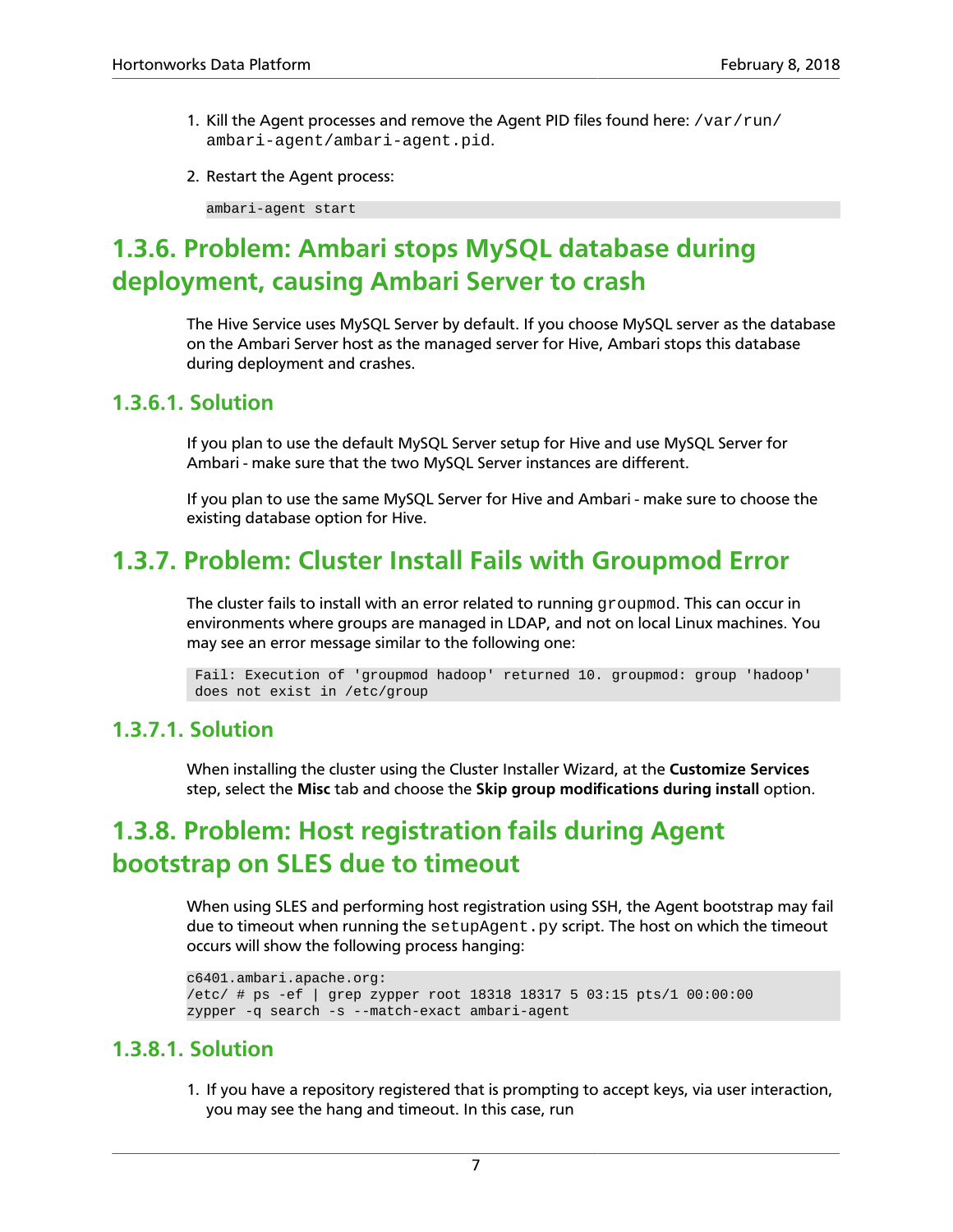zypper refresh

and confirm all repository keys are accepted for the zypper command to work without user interaction.

2. Another alternative is to perform manual Agent setup and not use SSH for host registration. This option does not require that Ambari call zypper without user interaction.

# <span id="page-11-0"></span>**1.3.9. Problem: Host Check Fails if Transparent Huge Pages (THP) is not disabled**

When installing Ambari on RHEL/CentOS 6 using the Cluster Installer Wizard at the Host Checks step, one or more host checks may fail if you have not disabled Transparent Huge Pages on all hosts.

Host Checks will warn you when a failure occurs.

#### **1.3.9.1. Solution**

Disable THP. On all hosts,

1. Add the following command to your /etc/rc.local file:

```
if test -f /sys/kernel/mm/transparent_hugepage/enabled; then echo never >
  /sys/kernel/mm/redhat_transparent_hugepage/enabled fi if test -f
  /sys/kernel/mm/transparent_hugepage/defrag; then echo never >
 /sys/kernel/mm/redhat_transparent_hugepage/defrag fi
```
2. To confirm, reboot the host then run the following command:

\$ cat /sys/kernel/mm/transparent\_hugepage/enabled always madvise [never]

### <span id="page-11-1"></span>**1.3.10. Problem: DataNode Fails to Install on RHEL/CentOS 7**

During cluster install, DataNode fails to install with the following error:

```
resource management.core.exceptions.
 Fail: Execution of '/usr/bin/yum -d 0 -e 0 -y install snappy-devel' returned
 1.
 Error: Package: snappy-devel-1.0.5-1.el6.x86_64 (HDP-UTILS-1.1.0.20)
Requires: snappy(x86-64) = 1.0.5-1.el6Installed: snappy-1.1.0-3. e17.x86_64 (@anaconda/7.1) snappy(x86-64) = 1.1.
0 - 3.917 Available: snappy-1.0.5-1.el6.x86_64 (HDP-UTILS-1.1.0.20) snappy(x86-64) = 1.
0.5-1.el6
```
#### **1.3.10.1. Solution:**

Hadoop requires the snappy-devel package that is a lower version that what is on the machine already. Run the following on the host and retry.

```
yum remove snappy
```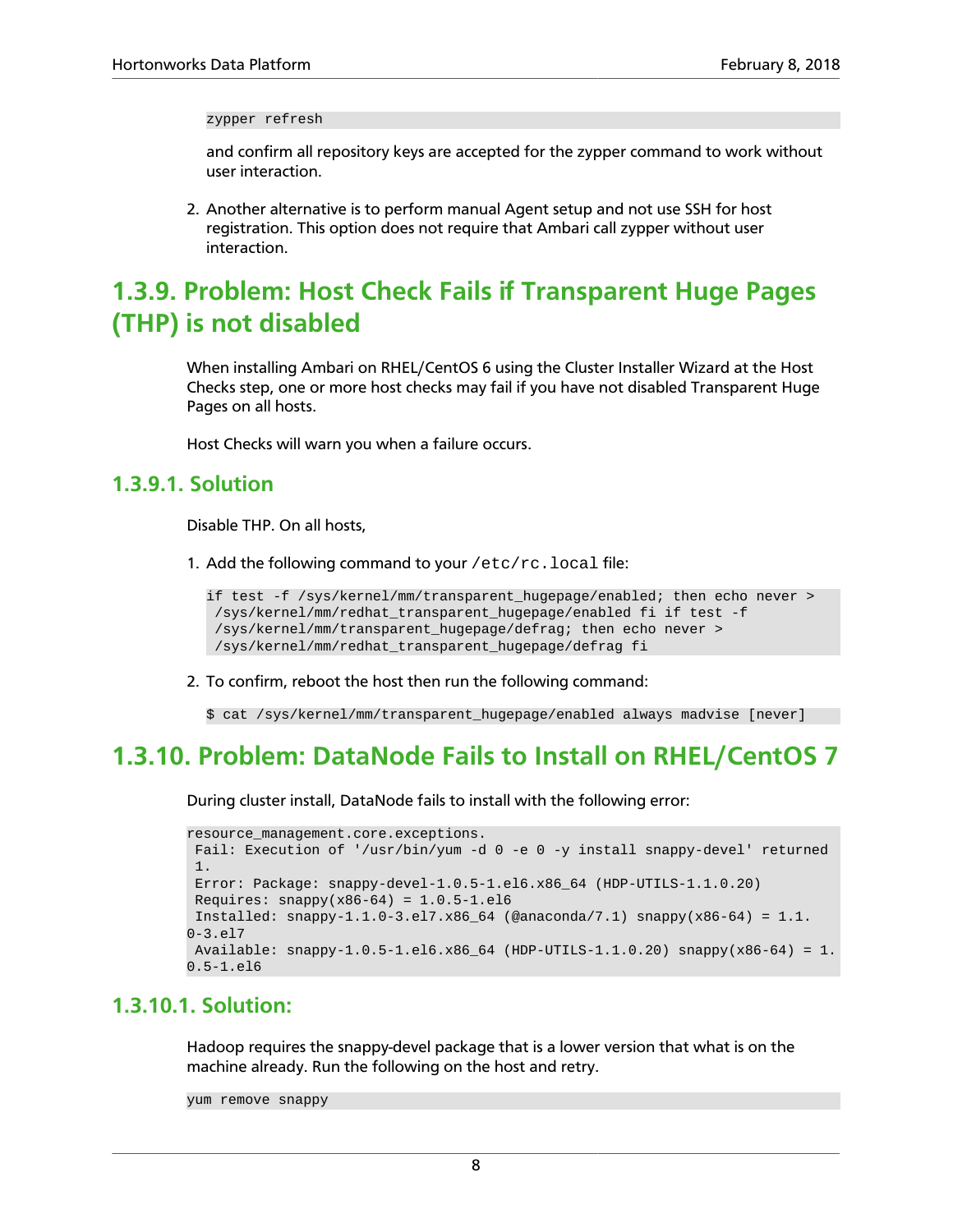yum install snappy-devel

# <span id="page-12-0"></span>**1.3.11. Problem: When running Ambari Server as non-root, kadmin couldn't open log file**

When running Ambari Server as non-root, when enabling Kerberos, if kadmin fails to authenticate, you will see the following error in ambari-server.log if Ambari cannot access the kadmind.log.

STDERR: Couldn't open log file /var/log/kadmind.log: Permission denied kadmin: GSS-API (or Kerberos) error while initializing kadmin interface

#### **1.3.11.1. Solution:**

To avoid this error, be sure the kadmind.log file has 644 permissions.

# <span id="page-12-1"></span>**1.3.12. Problem: Adding client-only services does not automatically install component dependencies.**

When adding client-only services to a cluster (using Add Service), Ambari does not automatically install dependent client components with the newly added clients.

#### **1.3.12.1. Solution:**

On hosts where client components need to be installed, browse to Hosts and to the Host Details page. Click + Add and select the client components to install on that host.

# <span id="page-12-2"></span>**1.3.13. Problem: Automatic Agent Registration with SSH fails for a non-root configuration**

When using an Agent non-root configuration, if you attempt to register hosts automatically using SSH, the Agent registration will fail.

#### **1.3.13.1. Solution:**

The option to automatically register hosts with SSH is not supported when using a Agent non-root configuration. You must manually register the Agents.

# <span id="page-12-3"></span>**1.3.14. Problem: Ambari Server will not start with "DB configs consistency check failed."**

#### **1.3.14.1. Solution:**

On Ambari Server start, Ambari runs a database consistency check looking for issues. If any issues are found, Ambari Server start will abort and a message will be printed to console "DB configs consistency check failed." You can force Ambari Server to start by skipping this check with the following option: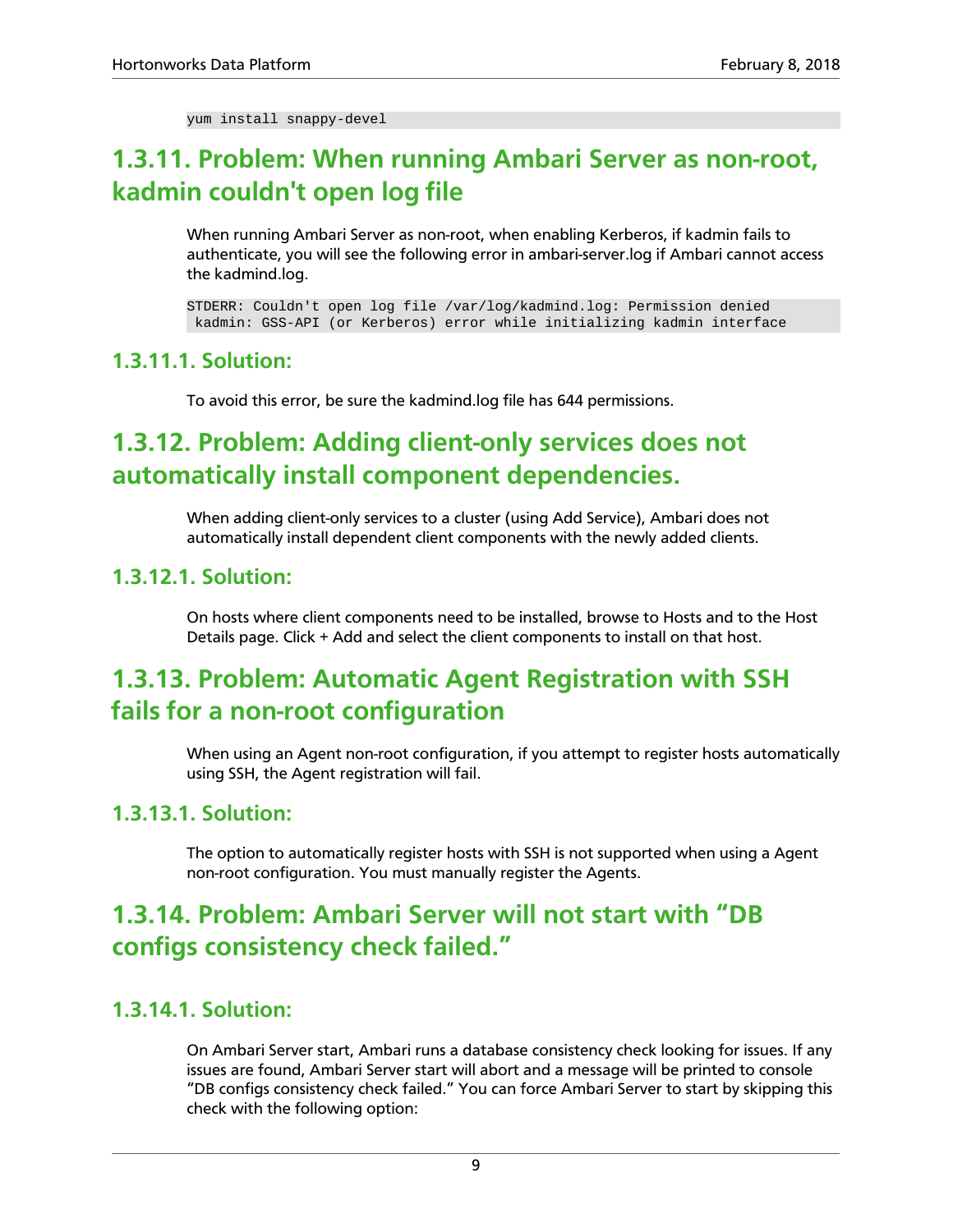ambari-server start --skip-database-check

Refer to [Start the Ambari Server](https://docs.hortonworks.com/HDPDocuments/Ambari-2.6.1.3/bk_ambari-installation/content/hdp_start_the_ambari_server.html) for more information.

# <span id="page-13-0"></span>**1.3.15. Problem: The Ambari Metrics Monitor fails to install on SLES 11.**

During Ambari Metrics install on SLES 11, the Ambari Metrics Monitor fails to install due to a package dependency.

```
2015-05-28 17:38:39,869 - Error while executing command 'install': Traceback
  (most recent call last):
 File "/usr/lib/python2.6/site-packages/resource_management/libraries/script/
script.py", line 214, in execute method(env)
 File "/var/lib/ambari-agent/cache/common-services/AMBARI_METRICS/0.
1.0/package/scripts/metrics_collector.py", line 32, in install self.
install_packages(env)
 File "/usr/lib/python2.6/site-packages/resource_management/libraries/script/
script.py", line 289,in install_packages Package(name)
 File "/usr/lib/python2.6/site-packages/resource_management/core/base.py",
line 148, in __init__self.env.run()
 File "/usr/lib/python2.6/site-packages/resource_management/core/environment.
py", line 152, in run
         self.run_action(resource, action)
 File "/usr/lib/python2.6/site-packages/resource_management/core/environment.
py", line 118, in run_action provider_action()
 File "/usr/lib/python2.6/site-packages/resource_management/core/
providers/package/__init__.py", line 43, in action_install self.
install_package(package_name,
       self.resource.use repos)
File "/usr/lib/python2.6/site-packages/resource_management/core/providers/
package/zypper.py",
        line 72, in install_package shell.checked_call(cmd, sudo=True,
 logoutput=self.get_logoutput())
 File "/usr/lib/python2.6/site-packages/resource_management/core/shell.py",
 line 70, in inner return function(command, **kwargs)
 File "/usr/lib/python2.6/site-packages/resource_management/core/shell.py",
 line 82, in checked_call return _call(command, logoutput, True, cwd, env,
          preexec_fn, user, wait_for_finish, timeout, path, sudo, on_new_line)
 File "/usr/lib/python2.6/site-packages/resource_management/core/shell.py",
 line 199, in _call raise Fail(err_msg)Fail: Execution of '/usr/bin/zypper --
quiet install
         --auto-agree-with-licenses --no-confirm ambari-metrics-monitor'
 returned 4. Problem: nothing provides python-devel needed by ambari-metrics-
monitor-2.0.0-151.x86_64
```
#### **1.3.15.1. Solution:**

The Ambari Metrics Monitor requires python-devel package, which is part of the SLES 11 SDK. Refer to this document<https://www.novell.com/support/kb/doc.php?id=7015337>for information on installing the SDK. Perform the SDK install on all hosts.

# <span id="page-13-1"></span>**1.4. Resolving Cluster Upgrade Problems**

Try the recommended solution for each of the following problems.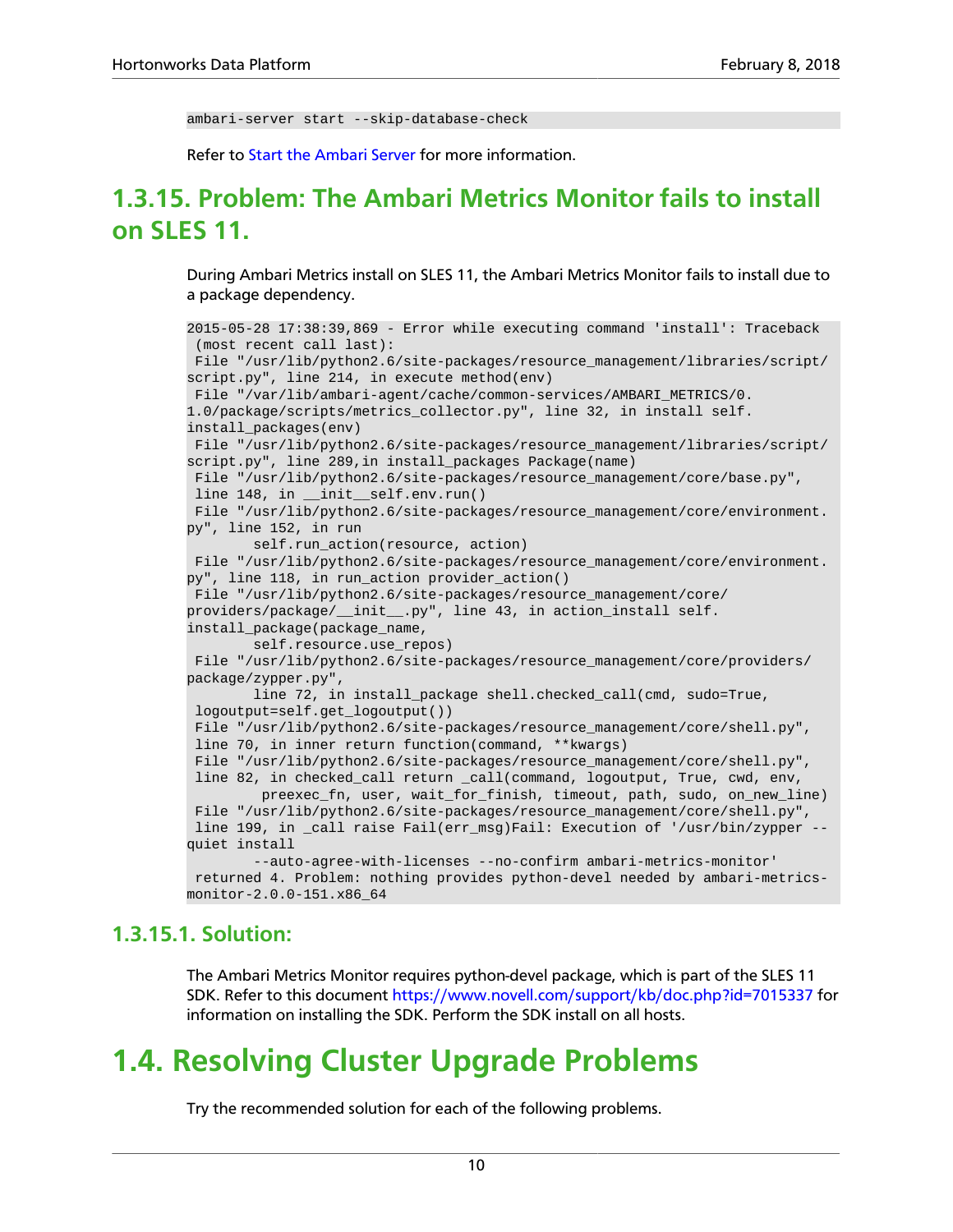### <span id="page-14-0"></span>**1.4.1. Problem: Versions tab does not show in Ambari Web.**

After performing an upgrade from HDP 2.1 and restarting Ambari Server and the Agents, if you browse to Admin > Stack and Versions in Ambari Web, the Versions tab does not display.

#### **1.4.1.1. Solution:**

Give all the Agent hosts in the cluster a chance connect to Ambari Server by waiting for Ambari to show the Agent heartbeats as green and then refresh your browser.

# <span id="page-14-1"></span>**1.4.2. Problem: YARN Service Checks Fail and ResourceManager fails to start**

When upgrading from HDP 2.2 -> 2.3, if your cluster contains yarn.scheduler.capacity.root.accessible-node-labels.default.capacity and yarn.scheduler.capacity.root.accessible-node-labels.default.maximum-capacity properties, these values must be valid before upgrading to HDP 2.3. During HDP upgrade, on ResourceManager start, if these values are invalid, you will get the following error:

Illegal capacity of 0.0 for children of queue root for label=defaultUpdate YARN Configuration Properties for HDP 2.3

#### **1.4.2.1. Solution:**

From Ambari Web, browse to **Services > YARN > Configs**. On the Advanced tab, delete the following properties from capacity-scheduler:

yarn.scheduler.capacity.root.accessible-node-labels.default.capacity

yarn.scheduler.capacity.root.accessible-node-labels.default.maximum-capacity

Also, be sure these properties are valid (or not included) in your Blueprints when you create clusters.

# <span id="page-14-2"></span>**1.4.3. Problem: After HDP 2.2 -> 2.3 Manual Upgrade, Ambari alerts service flags Kafka Broker down.**

After performing a manual upgrade from HDP 2.2 - 2.3, Ambari display alerts for Kafka Brokers.

#### **1.4.3.1. Solution:**

During upgrade, Ambari adds the listeners=PLAINTEXT://localhost:6667 to /etc/kafka/ conf/server.properties this cause Kafka to listen on localhost at port 6667 and Ambari alerts service will not be able to reach Kafka broker and flags it as service down.users can run following command. It is not until Ambari set-current is run (per the upgrade instructions) that this value is corrected.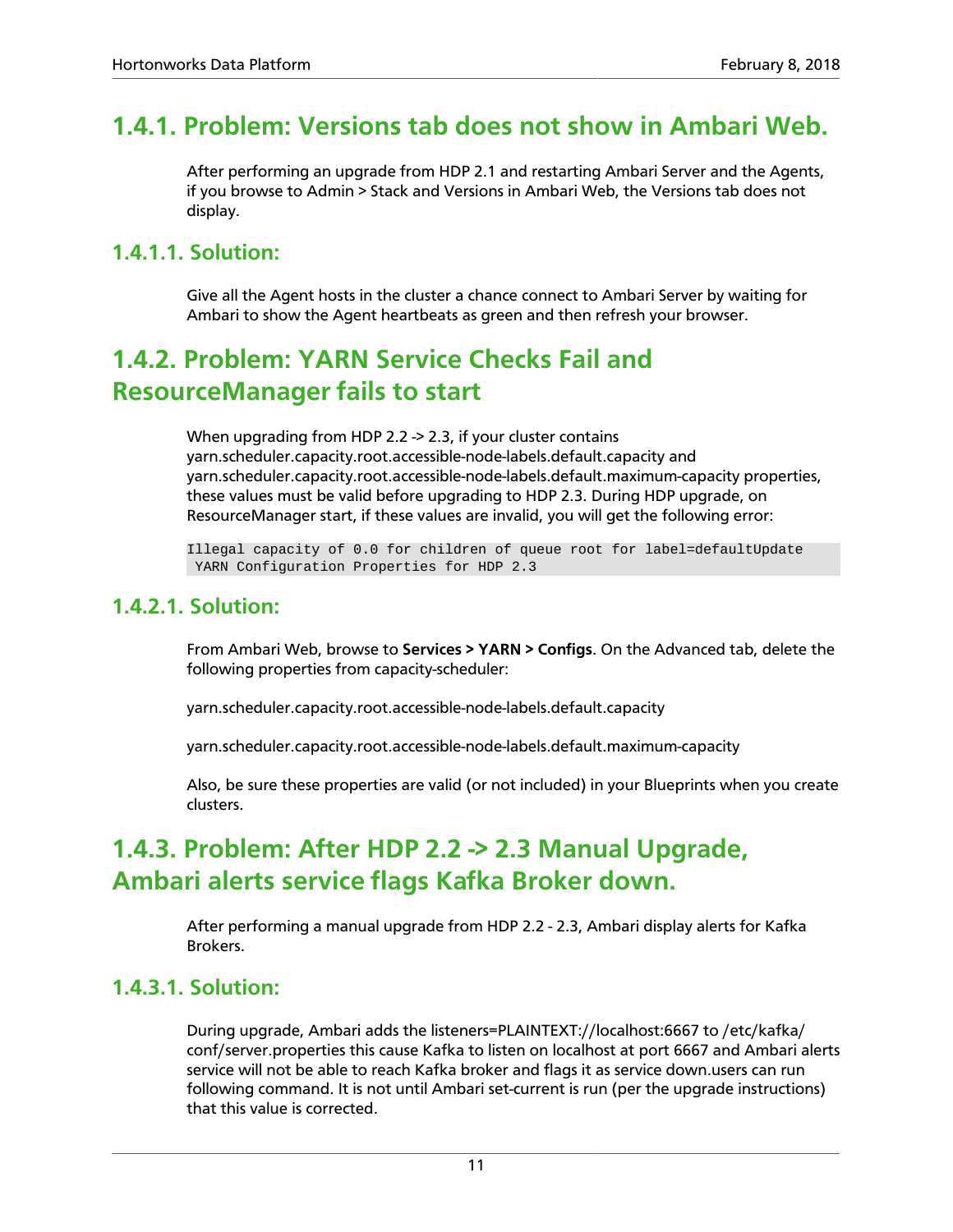# <span id="page-15-0"></span>**1.4.4. Problem: Ranger Admin UI does not function after upgrading HDP from 2.2 to 2.3**

Ranger upgrade patches may fail to complete, during an upgrade of the HDP Stack from 2.2 to 2.3, causing the Ranger Admin UI to not funtion correctly after the upgrade.

#### **1.4.4.1. Solution: Run the DB and Java patch scripts manually, then Retry Upgrading Ranger.**

1. On the Rolling Upgrade dialog, stdout tab, review the Ambari log files to determine which patch caused a timeout. For example, the following image shows a timeout during SQL patch execution.

#### Rolling Upgrade to HDP-2.3.0.0

**O** Upgrade Paused

|                                | 2015-10-15 08:30:55,152 [I] -------- Check ranger user connection --------     |
|--------------------------------|--------------------------------------------------------------------------------|
| 2015-10-15 08:36:55,152        | [I] Checking connection                                                        |
| 2015-10-15 08:36:55,772        | [I] Checking connection passed.                                                |
| 2015-10-15 08:36:55,773        | [I]  Check audit table exists                                                  |
| 2015-10-15 08:35:56,452        | [I] Table xa_access_audit already exists in database 'ranger_audit'            |
| 2015-10-15 08:36:56,452        | [I] -------------Granting privileges TO 'rangerlogger' on 'ranger audit'------ |
| 2015-10-15 08:36:57,057        | [I] Granting privileges to 'rangerlogger' dome on 'ranger_audit'               |
| 2015-10-15 08:36:57,057        | [I] Granting privileges TO 'rangerlogger' on 'ranger audit'                    |
| 2015-10-15 08:36:57,769        | [I] Granting privileges to 'rangerlogger' done on 'ranger audit'               |
| 2015-10-15 08:36:57,770        | [I] Granting privileges TO 'rangerlogger' on 'ranger_audit'-------------       |
| 2015-10-15 08:36:58, 413       | [I] Granting privileges to 'rangerlogger' dome on 'ranger audit'               |
| 2015-10-15 08:36:58,414        | [I]  Applying Audit DB patches                                                 |
| 2015-10-15 08:36:58,414        | [I]  Checking XA_ACCESS_AUDIT table to apply audit db patches                  |
| 2015-10-15 08:36:59,077        | [I] Table xa access audit already exists in database 'ranger audit'            |
| 2015-10-15 08:36:59,078        | [I] Executing patch on ranger_audit from file: 011-auditcolumnssize.sql        |
| 2015 - 10 - 15 08: 45: 39, 146 | [I] 011-auditcolumnssize.sql patch applied                                     |
| 2015-10-15 08:45:39,846        | [I] Patch version updated                                                      |
| 2015-10-15 08:45:39,846        | [I]  Checking XA_ACCESS_AUDIT table to apply audit db patches                  |
| 2015-10-15 08:45:40,513        | [I] Table xa access audit already exists in database 'ranger audit'            |
| 2015-10-15 08:45:40,514        | [I] Executing patch on ranger audit from file: 015-auditlogaggregation.sql     |
|                                |                                                                                |

Based on your review, determine whether DB or Java patch scripts (or both) have failed to complete.

- 2. Log in to the Ranger Admin host.
- 3. On the Ranger Admin host, in  $/\text{usr/hdp}/2.3.x.y-z/\text{range}r-\text{admin}/$ , run the following commmands:

#### **For DB patch failure**:

python db\_setup.py

#### **For JAVA patch failure**:

python db\_setup.py -javapatch

- 4. Confirm that all patches complete successfully.
- 5. In Ambari Web, in the Rolling Upgrade dialog at the Ranger Paused step, click Retry.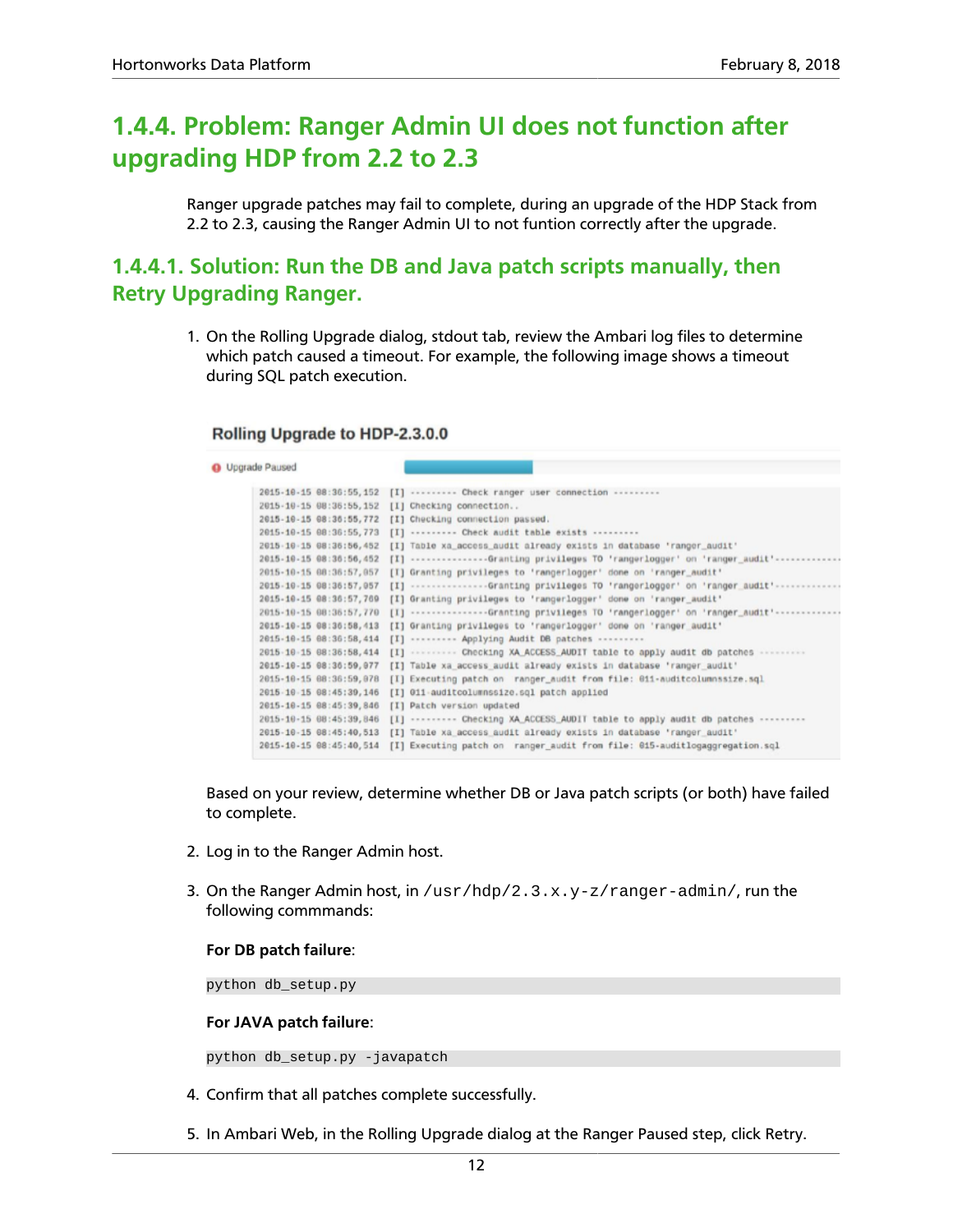# <span id="page-16-0"></span>**1.4.5. Problem: Rolling or Express Upgrade fails while stopping HBase RegionServers**

When upgrading to HDP 2.3.2 on Ubuntu or Debian, and you are using custom service accounts, the upgrade (Rolling or Express) fails while stopping HBase RegionServers.

#### **1.4.5.1. Solution:**

If you perform an upgrade (Rolling or Express) to HDP 2.3.2, the HBase RegionServers will fail when stopping if you have custom service accounts configured. This occurs because when the HDP 2.3.2 packages are installed, the ownership of the pid directory for HBase is changed. To correct this situation, on the host, change the pid directory ownership for your custom service accounts. For example: if you custom service account for HBase is "cstmhbase", change the ownership as described below and proceed with the upgrade.

chown cstm-hbase:hbase -R /var/run/hbase/

# <span id="page-16-1"></span>**1.5. Resolving General Problems**

# <span id="page-16-2"></span>**1.5.1. Problem: When installing HDP 2.3.0 or 2.3.2, YARN ATS fails to start.**

If you install an HDP cluster using HDP 2.3.0 or HDP 2.3.2, the YARN ATS server will fail to start with the following error in the yarn log:

```
2015-12-09 22:56:41,816 FATAL
applicationhistoryservice.ApplicationHistoryServer
(ApplicationHistoryServer.java:launchAppHistoryServer (161)) - Error starting
ApplicationHistoryServer java.lang.RuntimeException:
java.lang.RuntimeException : java.lang.ClassNotFoundException : Class
org.apache.hadoop.yarn.server.timeline.EntityGroupFSTimelineStore not found at
org.apache.hadoop.conf.Configuration.getClass (Configuration.java:2227)
```
#### **1.5.1.1. Solution:**

Update the YARN configuration to use the LevelDB store:

- 1. In **Ambari Web**, browse to **Services > YARN > Configs**.
- 2. Filter for the yarn.timeline-service.store-class property and set to org.apache.hadoop.yarn.server.timeline.LeveldbTimelineStore value.
- 3. Save the configuration change and restart YARN.

# <span id="page-16-3"></span>**1.5.2. Problem: After upgrading to Ambari 2.2, you receive File Does Not Exist alerts.**

After upgrading to Ambari 2.2, you receive alerts for "DataNode Unmounted Data Dir" that the /var/lib/ambari-agent/data/datanode/dfs\_data\_dir\_mount.hist file does not exist. The hadoop-env/dfs.datanode.data.dir.mount.file configuration property is no longer customizable from Ambari. The original default value of /etc/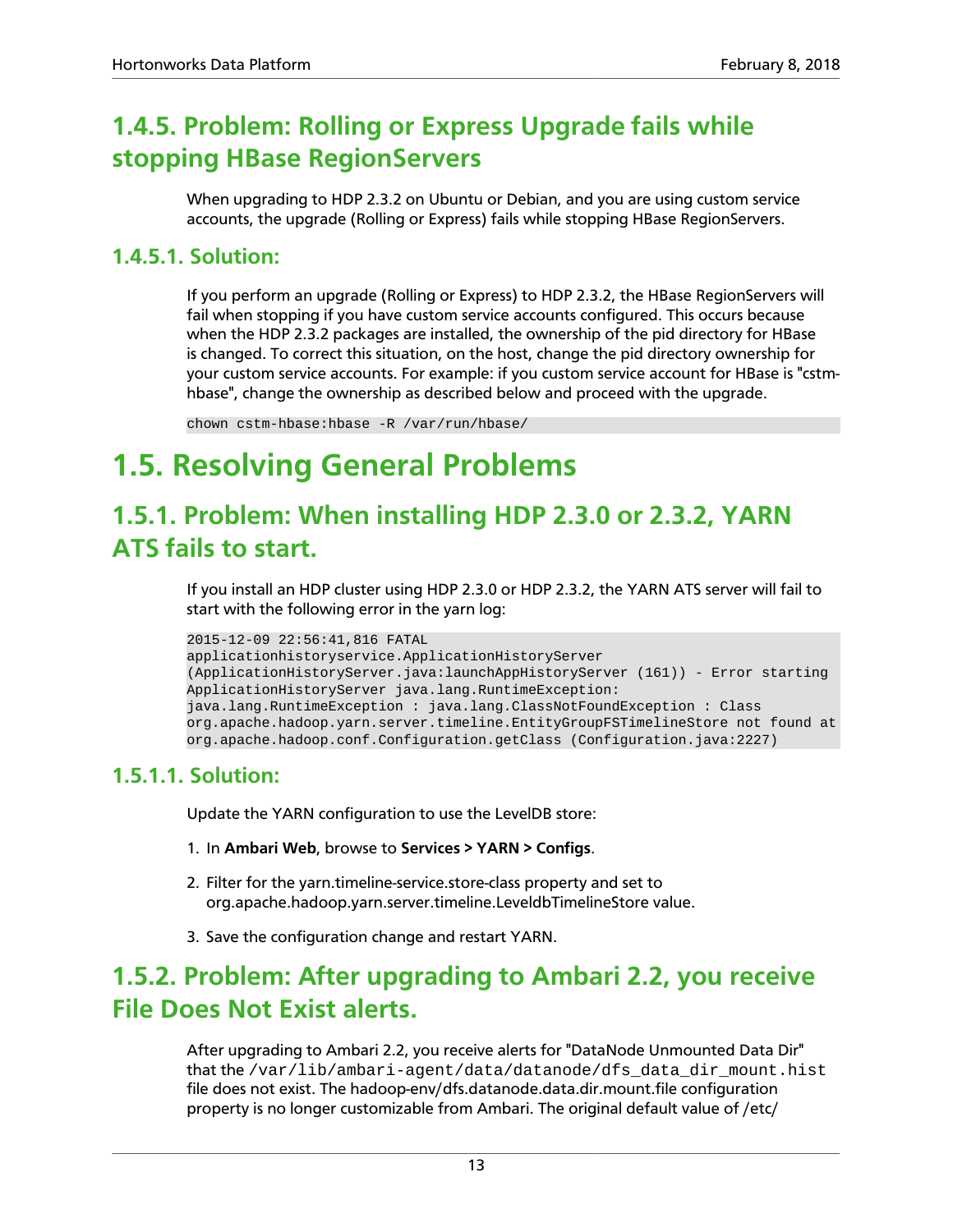hadoop/conf/dfs\_data\_dir\_mount.hist is now /var/lib/ambari-agent/data/datanode/ dfs\_data\_dir\_mount.hist, which is not customizable. On Ambari Agent upgrade, Ambari will automatically move the file from /etc/hadoop/conf/dfs\_data\_dir\_mount.hist to /var/ lib/ambari-agent/data/datanode/dfs\_data\_dir\_mount.hist. If you have not modified this configuration property, no action is required.

#### **1.5.2.1. Solution:**

If you had previously modified the hadoop-env/dfs.datanode.data.dir.mount.file value to a custom location, after upgrading to Ambari 2.2, you must restart your DataNodes for the file to written to be the new location.

# <span id="page-17-0"></span>**1.5.3. During Enable Kerberos, the Check Kerberos operation fails.**

When enabling Kerberos using the wizard, the Check Kerberos operation fails. In / var/log/ambari-server/ambari-server.log, you see a message: 02:45:44,490 WARN [qtp567239306-238] MITKerberosOperationHandler:384 - Failed to execute kadmin:

#### **1.5.3.1. Solution 1:**

Check that NTP is running and confirm your hosts and the KDC times are in sync. A time skew as little as 5 minutes can cause Kerberos authentication to fail.

#### **1.5.3.2. Solution 2: (on RHEL/CentOS/Oracle Linux)**

Check that the Kerberos Admin principal being used has the necessary KDC ACL rights as set in /var/kerberos/krb5kdc/kadm5.acl .

# <span id="page-17-1"></span>**1.5.4. Problem: Hive developers may encounter an exception error message during Hive Service Check**

MySQL is the default database used by the Hive metastore. Depending on several factors, such as the version and configuration of MySQL, a Hive developer may see an exception message similar to the following one:

```
An exception was thrown while adding/validating classes) : Specified key was
 too long; max key length is 767 bytes
```
#### **1.5.4.1. Solution**

Administrators can resolve this issue by altering the Hive metastore database to use the Latin1 character set, as shown in the following example:

mysql> ALTER DATABASE <metastore.database.name> character set latin1;

### <span id="page-17-2"></span>**1.5.5. Problem: API calls for PUT, POST, DELETE respond with a "400 - Bad Request"**

When attempting to perform a REST API call, you receive a 400 error response. REST API calls require the "X-Requested-By" header.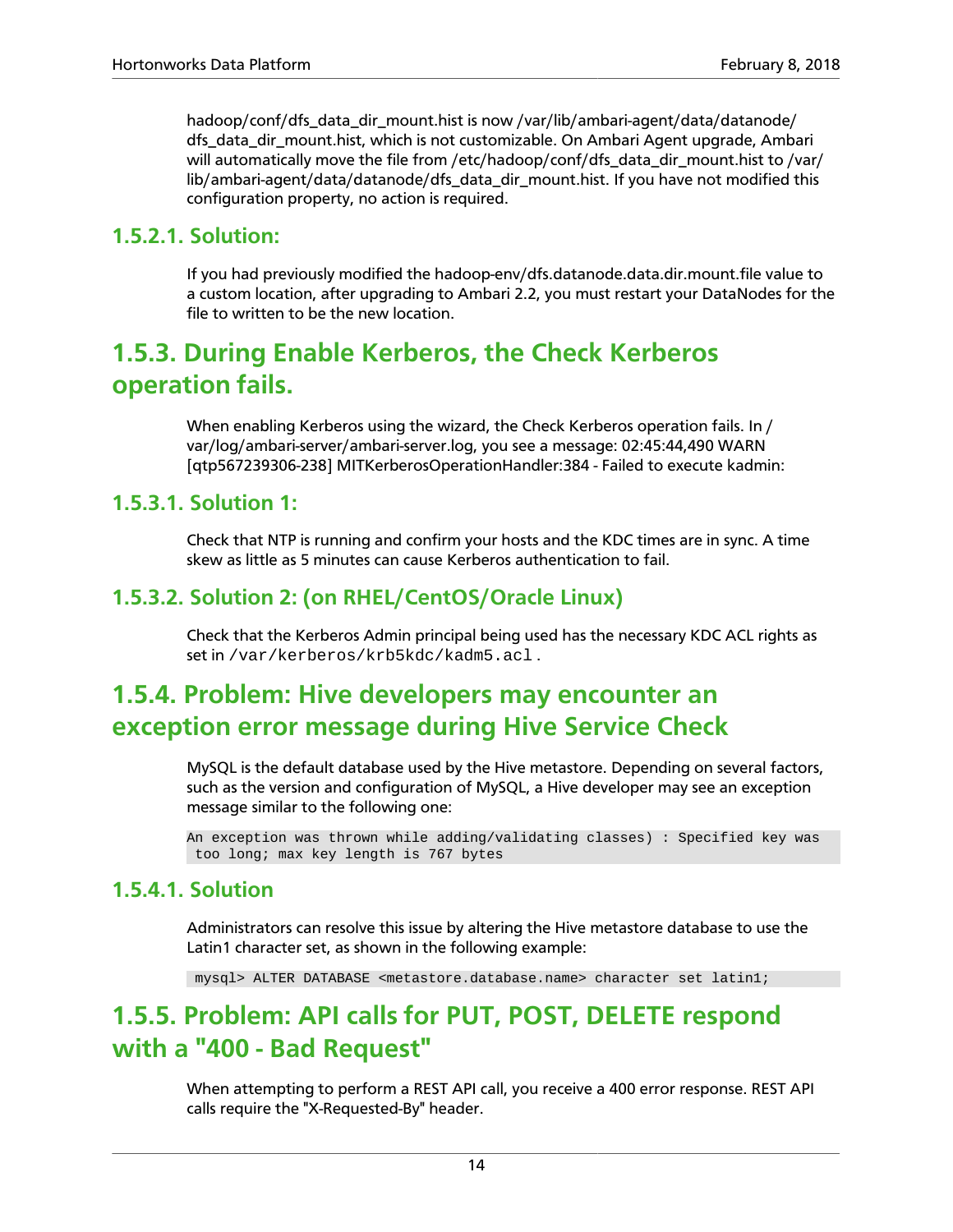#### **1.5.5.1. Solution**

Starting with Ambari 1.4.2, you must include the "X-Requested-By" header with the REST API calls.

For example, if using curl, include the  $-H$  "X-Requested-By:  $ambari$ " option.

curl -u admin:admin -H "X-Requested-By: ambari" -X DELETE http://<ambarihost>:8080/api/v1/hosts/host1

# <span id="page-18-0"></span>**1.5.6. Problem: Ambari is checking disk full on non-local disks; causing a high number of auto-mounted home directories**

When Ambari issues it's check to detect local disk capacity and use for each Ambari Agent, it uses  $df$  by default instead of  $df -1$  to only check local disks. If using NFS auto-mounted home directories, this can lead to a high number of home directories being mounted on each host; causing shutdown delays and disk capacity check delays.

#### **1.5.6.1. Solution:**

On the Ambari Server, edit the /etc/ambari-server/conf/ambari.properties and add the following property to only check locally mounted devices.

```
agent.check.remote.mounts=false
```
# <span id="page-18-1"></span>**1.5.7. Problem: Ambari Web shows Storm summary values as N/A in a Kerberized cluster**

With a Kerberos-enabled cluster that includes Storm, in Ambari Web > Services > Storm, the Summary values for Slots, Tasks, Executors and Topologies show as "n/a". Ambari Server log also includes the following ERROR:

```
24 Mar 2015 13:32:41,
288 ERROR [pool-2-thread-362]
AppCookieManager:122 -
SPNego authentication failed,
cannot get hadoop.auth cookie for URL:
http: //c6402.ambari.apache.org:8744/api/
v1/topology/summary?field=topologies
```
#### **1.5.7.1. Solution:**

When Kerberos is enabled, Storm API requires SPNEGO authentication. Refer to the Ambari Security Guide to [Set Up Ambari for Kerberos](https://docs.hortonworks.com/HDPDocuments/Ambari-2.6.1.3/bk_ambari-security/content/set_up_kerberos_for_ambari_server.html) to enable Ambari to authenticate against the Storm API via SPNEGO.